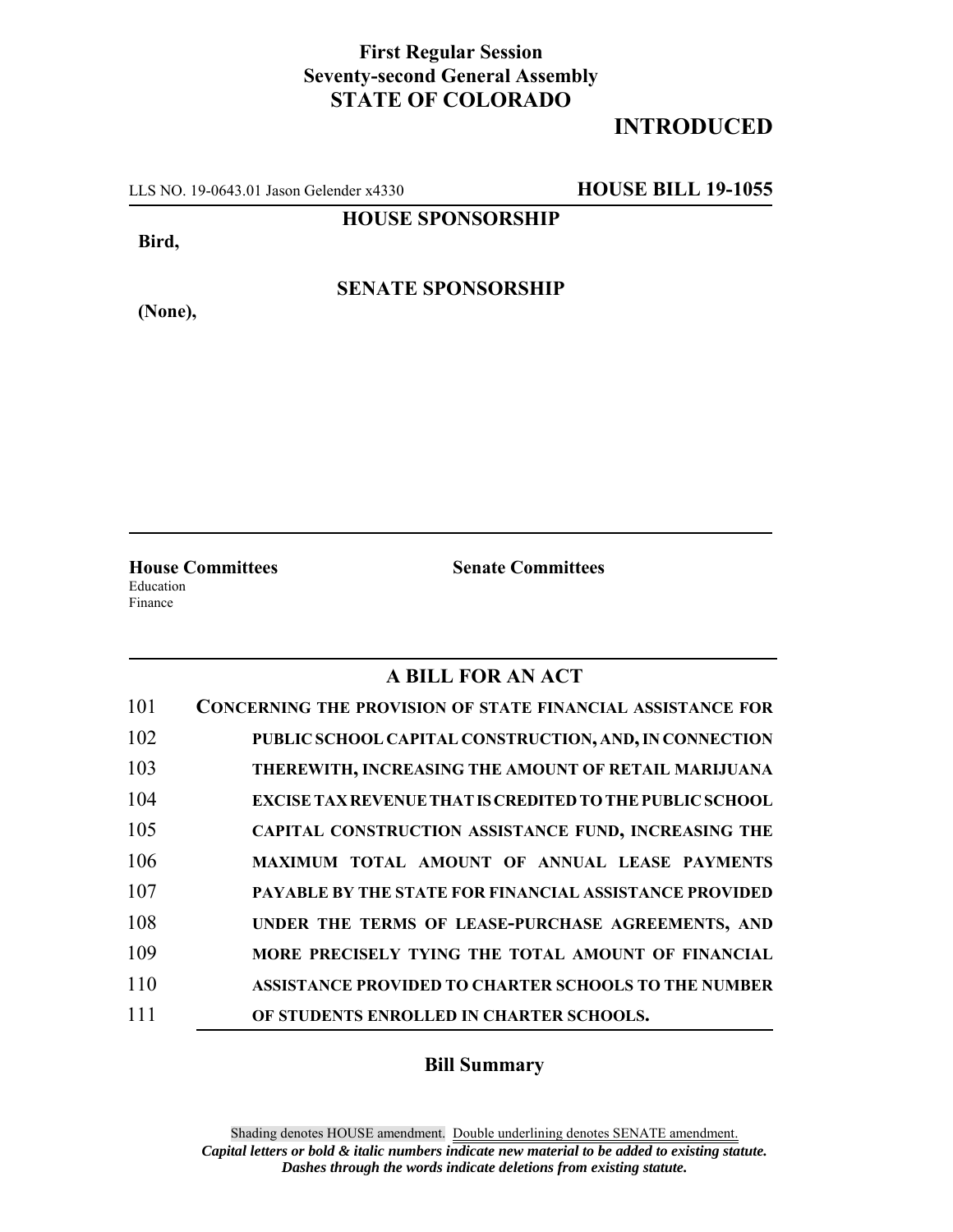*(Note: This summary applies to this bill as introduced and does not reflect any amendments that may be subsequently adopted. If this bill passes third reading in the house of introduction, a bill summary that applies to the reengrossed version of this bill will be available at http://leg.colorado.gov.)*

Current law requires the greater of the first \$40 million of state retail marijuana excise tax revenue or 90% of the revenue to be credited to the public school capital construction assistance fund (assistance fund) and limits the maximum total amount of annual lease payments payable by the state under the terms of all outstanding lease-purchase agreements entered into as authorized by the "Building Excellent Schools Today Act" (BEST) to \$100 million. Beginning July 1, 2019, the bill:

- Requires all state retail marijuana excise tax revenue to be credited to the assistance fund;
- ! Increases the maximum total amount of BEST annual lease payments to \$105 million for state fiscal year 2019-20 and to \$110 million for state fiscal year 2020-21 and each state fiscal year thereafter;
- ! Changes the percentage of the state retail marijuana excise tax revenue credited to the assistance fund that is further credited to the charter school facilities assistance account of the assistance fund for distribution to charter schools from 12.5% to a percentage equal to the percentage of students included in the statewide funded pupil count who were enrolled in charter schools for the prior school year; and
- ! Changes the total amount of money annually appropriated from the state education fund for charter school capital construction from a flat amount of \$20 million per year to \$20 million per year annually adjusted for changes in the percentage of students included in the statewide funded pupil count who are enrolled in charter schools.

1 *Be it enacted by the General Assembly of the State of Colorado:*

- 2 **SECTION 1.** In Colorado Revised Statutes, 22-43.7-104, **amend**
- $3 \qquad (2)(d)$  as follows:
- 4 **22-43.7-104. Public school capital construction assistance fund**
- 5  **creation crediting of money to fund use of fund emergency**
- 6 **reserve creation reserve account creation and use.**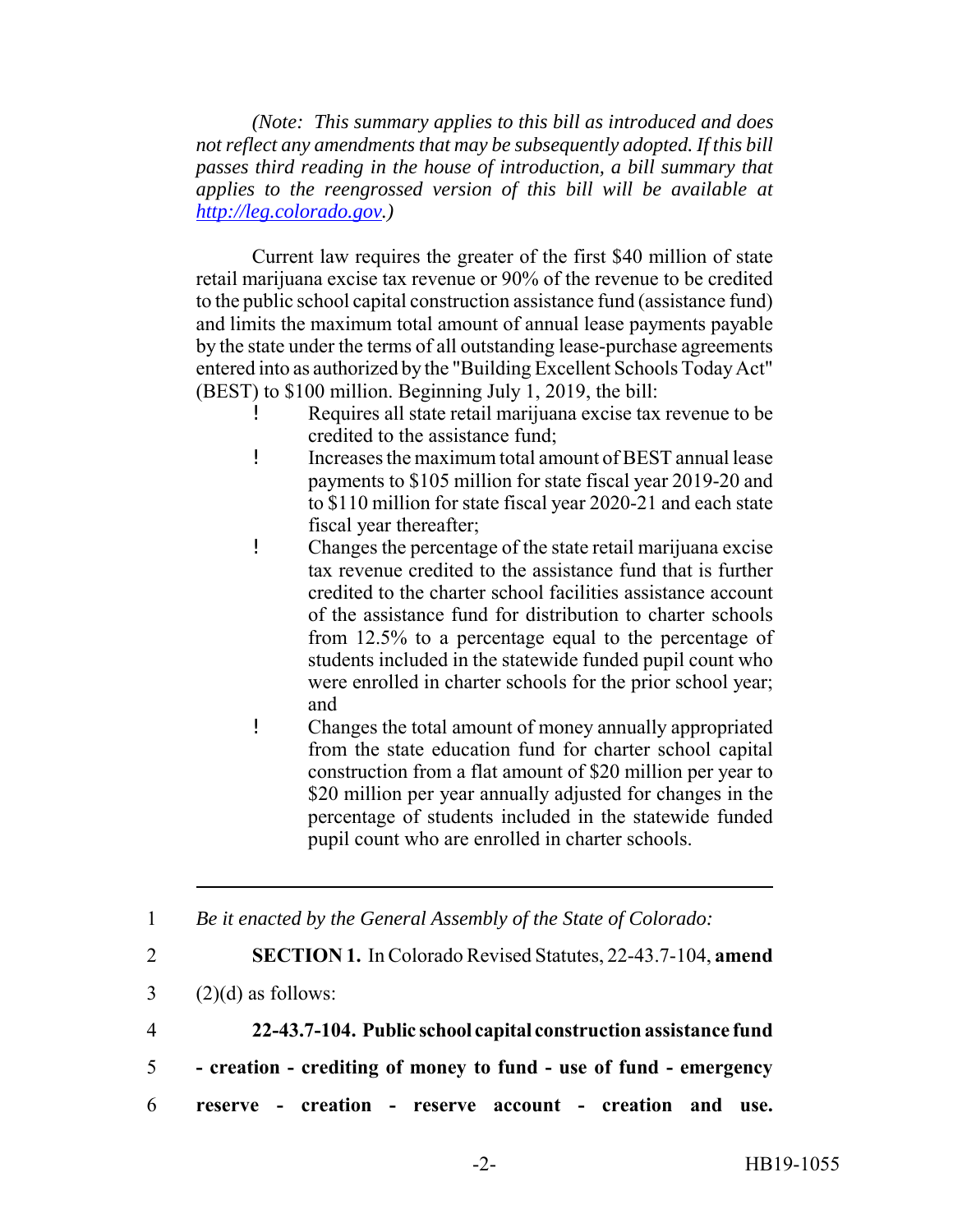1 (2) (d) Beginning January 1, 2014, and ending June 30, 2018, the state 2 treasurer, as provided in section  $39-28.8-305$  (1)(a), shall annually credit to the assistance fund the first forty million dollars received and collected from the excise tax on retail marijuana imposed pursuant to part 3 of 5 article 28.8 of title 39. On and after FOR THE STATE FISCAL YEAR COMMENCING July 1, 2018, the state treasurer, as provided in section 7 39-28.8-305 (1)(a), shall annually credit to the assistance fund the greater of the first forty million dollars received and collected from the excise tax on retail marijuana imposed pursuant to part 3 of article 28.8 of title 39 or ninety percent of the money received and collected from the tax. FOR THE STATE FISCAL YEAR COMMENCING JULY 1,2019, AND FOR EACH STATE FISCAL YEAR THEREAFTER, THE STATE TREASURER, AS PROVIDED IN SECTION 39-28.8-305 (1)(a), SHALL ANNUALLY CREDIT TO THE ASSISTANCE FUND ALL OF THE MONEY RECEIVED AND COLLECTED FROM THE EXCISE TAX ON RETAIL MARIJUANA IMPOSED PURSUANT TO PART 3 OF ARTICLE 28.8 OF TITLE 39.FOR STATE FISCAL YEARS COMMENCING BEFORE JULY 1, 2019, the state treasurer shall credit twelve and five-tenths 18 percent of the amount annually credited pursuant to this subsection  $(2)(d)$  to the charter school facilities assistance account, which account is created within the assistance fund. FOR EACH STATE FISCAL YEAR 21 COMMENCING ON OR AFTER JULY 1, 2019, THE STATE TREASURER SHALL CREDIT TO THE CHARTER SCHOOL FACILITIES ASSISTANCE ACCOUNT A PERCENTAGE OF THE AMOUNT CREDITED PURSUANT TO THIS SUBSECTION 24 (2)(d) THAT IS EQUAL TO THE PERCENTAGE OF STUDENTS INCLUDED IN THE STATEWIDE FUNDED PUPIL COUNT WHO WERE ENROLLED IN CHARTER 26 SCHOOLS FOR THE PRIOR SCHOOL YEAR. THE DEPARTMENT OF EDUCATION SHALL NOTIFY THE STATE TREASURER OF THE APPLICABLE PERCENTAGE NO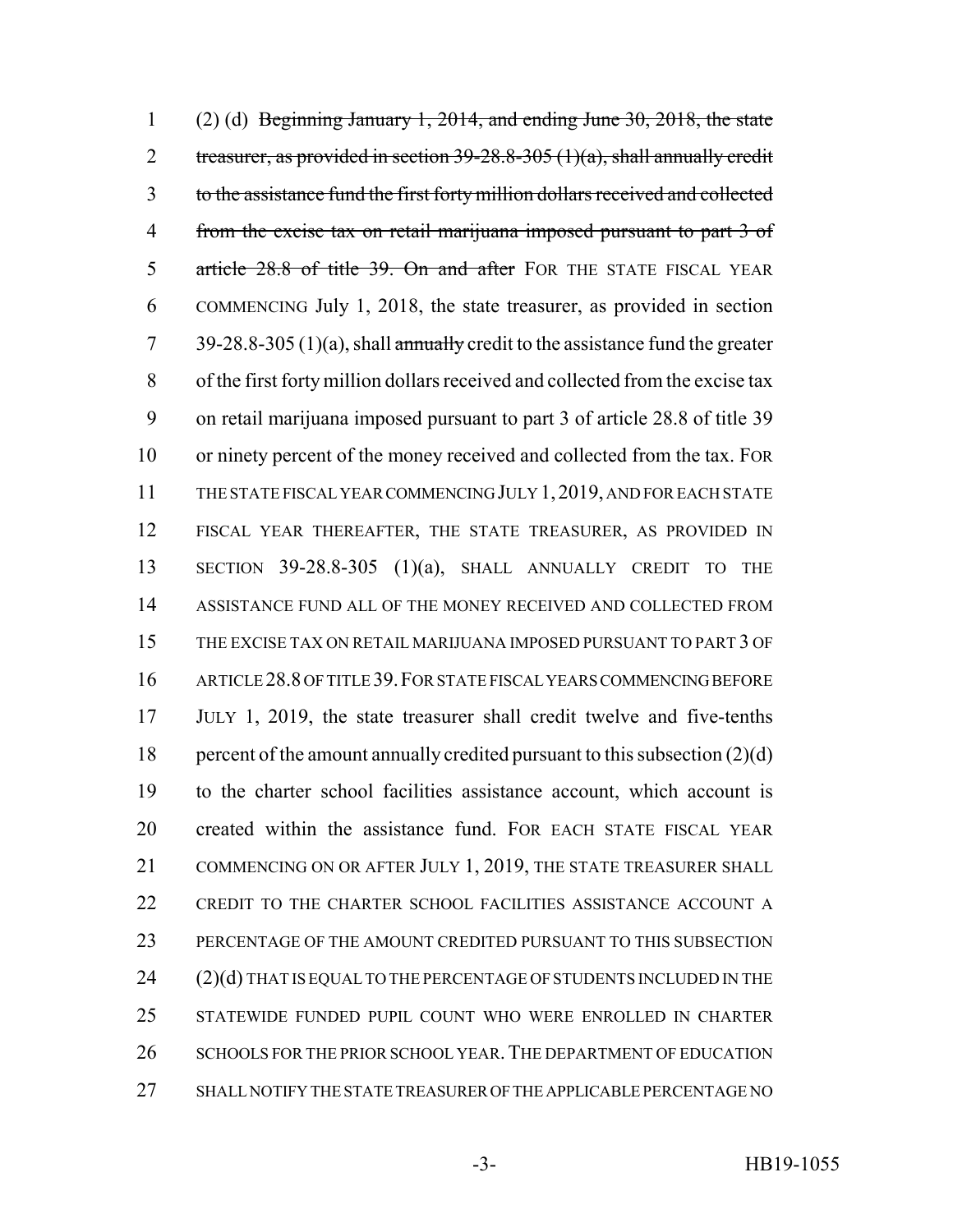LATER THAN JUNE 1 OF THE IMMEDIATELY PRECEDING FISCAL YEAR.

 **SECTION 2.** In Colorado Revised Statutes, 22-43.7-110, **amend** 3 (2)(a) introductory portion,  $(2)(a)(V)$ , and  $(2)(a)(VI)$ ; and **add**  $(2)(a)(VII)$ 4 and  $(2)(a)(VIII)$  as follows:

 **22-43.7-110. Financial assistance - grants - lease-purchase agreements.** (2) Subject to the following requirements and limitations, the board may also instruct the state treasurer to enter into lease-purchase agreements on behalf of the state to provide financial assistance to applicants by financing public school facility capital construction projects 10 for which the state board has recommended and the capital development committee has authorized the provision of financial assistance that involves a lease-purchase agreement pursuant to section 22-43.7-109 (7):

 (a) Subject to the limitation specified in paragraph (b) of this 14 subsection  $(2)$  SUBSECTION  $(2)(b)$  OF THIS SECTION, the maximum total amount of annual lease payments payable by the state during any fiscal year under the terms of all outstanding lease-purchase agreements entered into by the state treasurer as instructed by the board pursuant to this subsection (2) is:

19 (V) Ninety million dollars for the 2016-17 fiscal year; and

20 (VI) One hundred million dollars for the 2017-18 fiscal year and 21 for each fiscal year thereafter. AND 2018-19 FISCAL YEARS;

22 (VII) ONE HUNDRED FIVE MILLION DOLLARS FOR THE 2019-20 FISCAL YEAR; AND

 (VIII) ONE HUNDRED TEN MILLION DOLLARS FOR THE 2020-21 FISCAL YEAR AND FOR EACH FISCAL YEAR THEREAFTER.

 **SECTION 3.** In Colorado Revised Statutes, 22-54-124, **amend** (3)(a)(IV)(B); and **add** (3)(a)(IV)(C) as follows: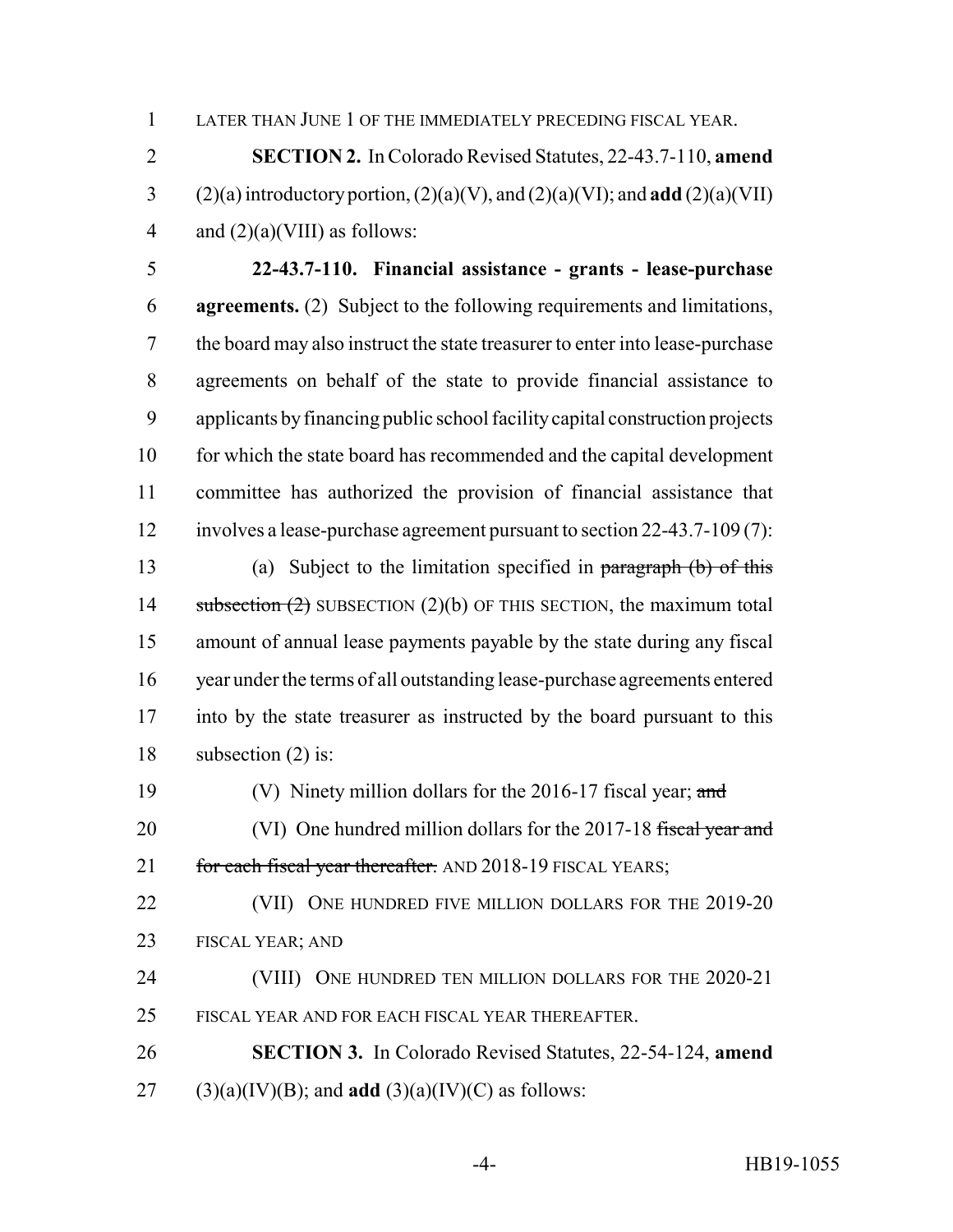**22-54-124. State aid for charter schools - use of state education fund money - definitions.** (3) (a) (IV) (B) The total amount of state 3 education fund moneys MONEY to be appropriated for all eligible districts and all eligible institute charter schools for the 2015-16 budget year and FOR each budget year thereafter THROUGH THE 2018-19 BUDGET YEAR is twenty million dollars.

 (C) THE TOTAL AMOUNT OF STATE EDUCATION FUND MONEY TO BE APPROPRIATED FOR ALL ELIGIBLE DISTRICTS AND ALL ELIGIBLE INSTITUTE CHARTER SCHOOLS FOR THE 2019-20 BUDGET YEAR AND FOR EACH BUDGET YEAR THEREAFTER IS TWENTY MILLION DOLLARS MULTIPLIED BY THE QUOTIENT OF THE PERCENTAGE OF STUDENTS INCLUDED IN THE STATEWIDE FUNDED PUPIL COUNT WHO WERE ENROLLED IN CHARTER 13 SCHOOLS FOR THE SCHOOL YEAR IMMEDIATELY PRECEDING THE BUDGET YEAR AND THE PERCENTAGE OF STUDENTS INCLUDED IN THE STATEWIDE FUNDED PUPIL COUNT WHO WERE ENROLLED IN CHARTER SCHOOLS FOR THE 2017-18 SCHOOL YEAR.

 **SECTION 4.** In Colorado Revised Statutes, **amend** 39-28.8-305 as follows:

 **39-28.8-305. Distribution of tax collected - repeal.** (1) All money received and collected in payment of the tax imposed by this part 21 3 shall be transmitted to the state treasurer, who shall distribute the money as follows:

23 (a) (I) Until June 30, 2018, the first forty million dollars received 24 and collected annually shall be transferred to the public school capital 25 construction assistance fund created by article 43.7 of title 22 or to any 26 successor fund dedicated to a similar purpose; and

27 (II) (A) On and after FOR THE STATE FISCAL YEAR COMMENCING